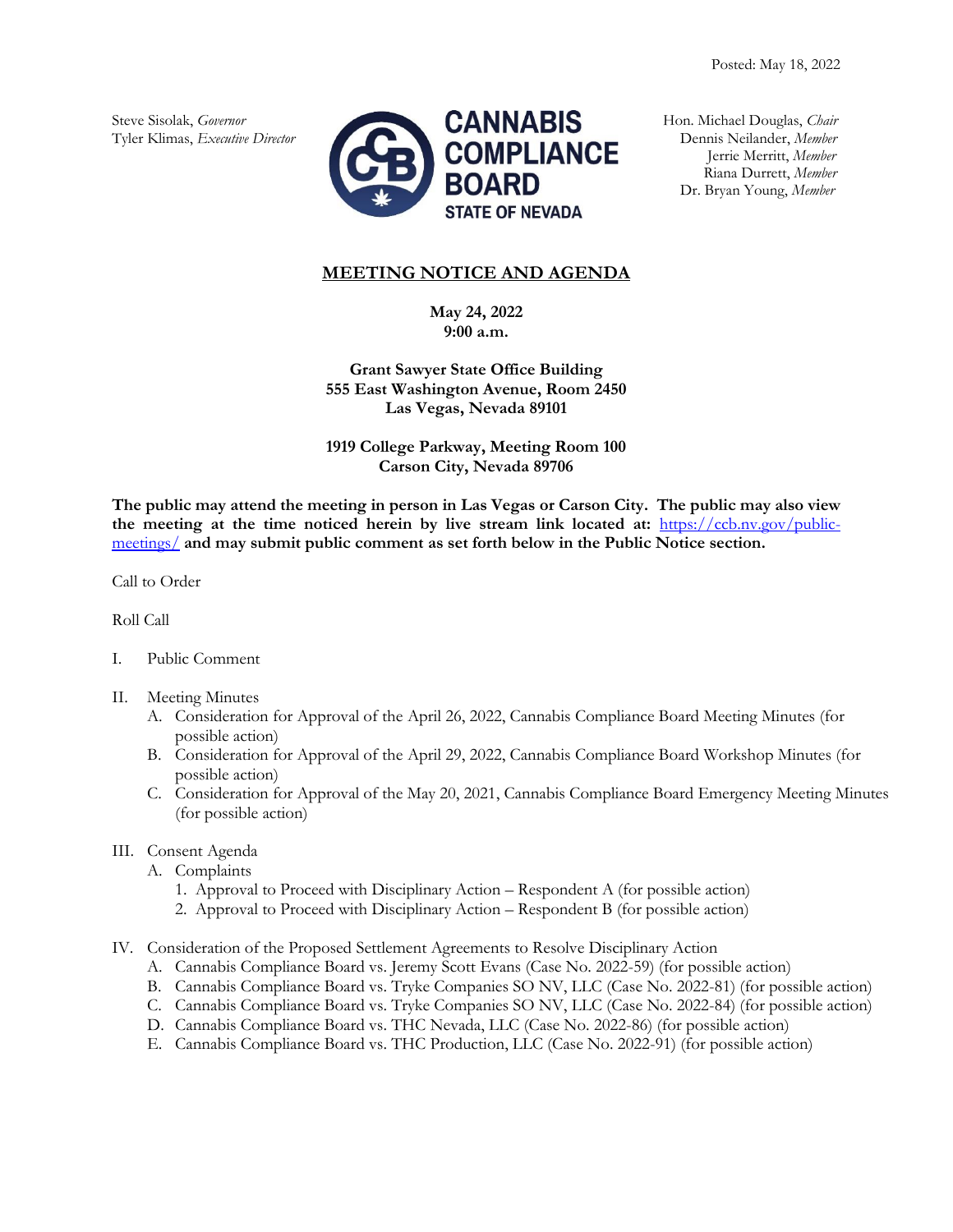- V. Request for Transfer of Interest
	- A. Rural Remedies, LLC (TOI# 22003) (RD596) (for possible action)
	- B. Verano Holdings Corp. (TOI# 20003, 21025, 21041, 2100009, 2100048 2100050) (C098, RC098, C099, RC099, C122, RC122, D081, RD081, D111, RD111, D149, RD149, RD590, RD592, RD595, RD601, P071, RP071, T048, T091) (for possible action)
	- C. Trulieve Cannabis Corp. (TOI# 21012) (C038, RC038) (for possible action)
- VI. Request for Consideration of Approval of Court-Appointed Receiver's Application for a Cannabis Establishment Agent Registration Card for a Cannabis Receiver
	- A. Larry L. Bertsch, CPA, CFF, GCMA's Application for a Cannabis Establishment Agent Registration Card for a Cannabis Receiver as Court-Appointed Receiver for NNV Operations I, Inc. d/b/a Silver State Trading (C141, RC141, P091, RP091) in Eighth Judicial District Court Case No. A-22-849400-B (for possible action)
- VII. Consideration for Approval of Corrective Action Plan and Lifting Summary Suspension A. NLVG, LLC (C155, RC155, P082, RP082) (Case No. 2022-73) (for possible action)
- VIII.Consideration of Proposed Amendments and/or Additions to the Nevada Cannabis Compliance Board Regulations
	- A. Regulation 12. Packaging and Labeling of Cannabis Products 1. NCCR 12.065 Cannabis treated with radiation. (for possible action)
- IX. Consideration for Approval to Extend February 5, 2022, Final Inspection Deadline
	- A. Wenger, LLC (T090) (for possible action)
	- B. RG Highland Enterprises, Inc. (C040 RC040) (for possible action)
- X. Approvals and Resolutions
	- A. Notice of Final Licensure
		- 1. Sensible Edibles, LLC (P076) (for discussion only)
		- 2. Healing Gardens, LLC (C121) (for discussion only)
- XI. Briefing to the Board from the Executive Director (for discussion only)

XII. Next Meeting Date: June 28, 2022 (for discussion only)

XIII.Items for Future Agendas (for discussion only)

- XIV. Public Comment
- XV. Adjournment